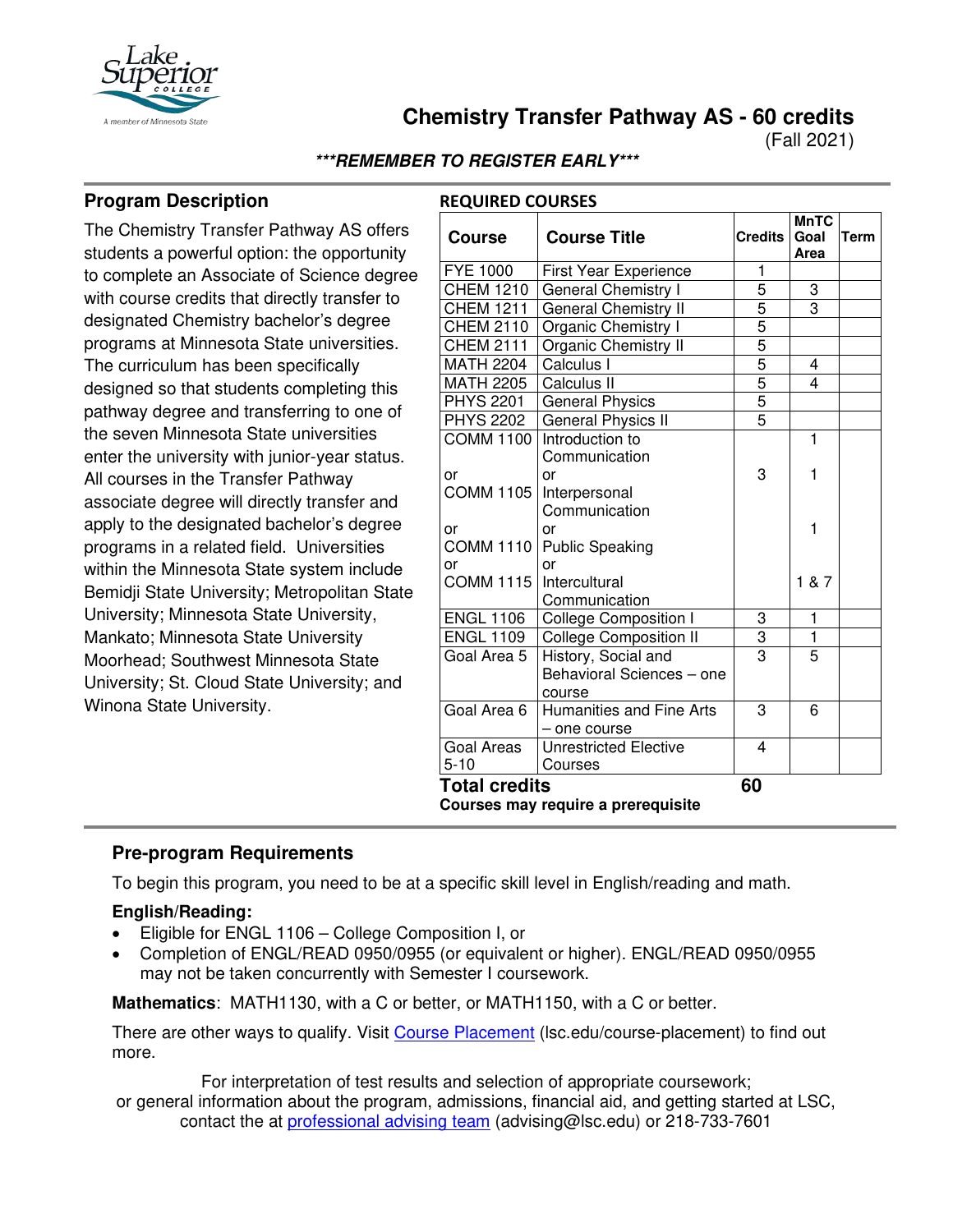

**Chemistry Transfer Pathway AS - 60 credits**

(Fall 2021)

**\*\*\*REMEMBER TO REGISTER EARLY\*\*\***

## **Program Outcomes**

- Demonstrate basic knowledge and understanding of the fundamentals of experimental and theoretical chemistry.
- Explain and apply skills in analytical thinking and problem solving, and apply scientific methods to experimental data.
- Demonstrate skills in laboratory operations including making accurate and precise measurements, preparing solutions, operating instrumentation, experimental design, and the interpretation and reporting of quantitative and qualitative data and results.
- Communicate their own data and analysis in oral and written communications that uses tables and graphs, describes detailed experimental procedures, and clearly explains conclusions, in order to create clear and compelling papers, posters, or presentations.
- Work both independently and collaboratively in the classroom and in the laboratory.
- Apply learned concepts to everyday situations and experiences and critically evaluate contributions to science reported in the media; identify valid approaches to scientific problem solving and reporting.

A student completing Lake Superior College's Chemistry Transfer Pathway and transferring into a designated bachelor's program in Chemistry at a Minnesota State University will have junior standing and may complete the bachelor's degree within an additional 60 credits. Students will be able to transfer to the following designated majors at Minnesota State universities:

At Bemidji State University: Chemistry, BA; Chemistry, BS

At Metropolitan State University: Chemistry, BS

At Minnesota State, Mankato: Chemistry – ACS Approved, BS

At Minnesota State, Moorhead: Chemistry, BA; Chemistry, BS

At Southwest State University: Chemistry, BA

At St. Cloud State University: Chemistry ACS Approved BS

At Winona State University: Chemistry, BS (ACS Environmental Chemistry and ACS Material Chemistry)

In order to graduate and be guaranteed admission to a Minnesota State University's designated program in chemistry you must earn an overall grade point average as indicated by the university to which you will transfer.